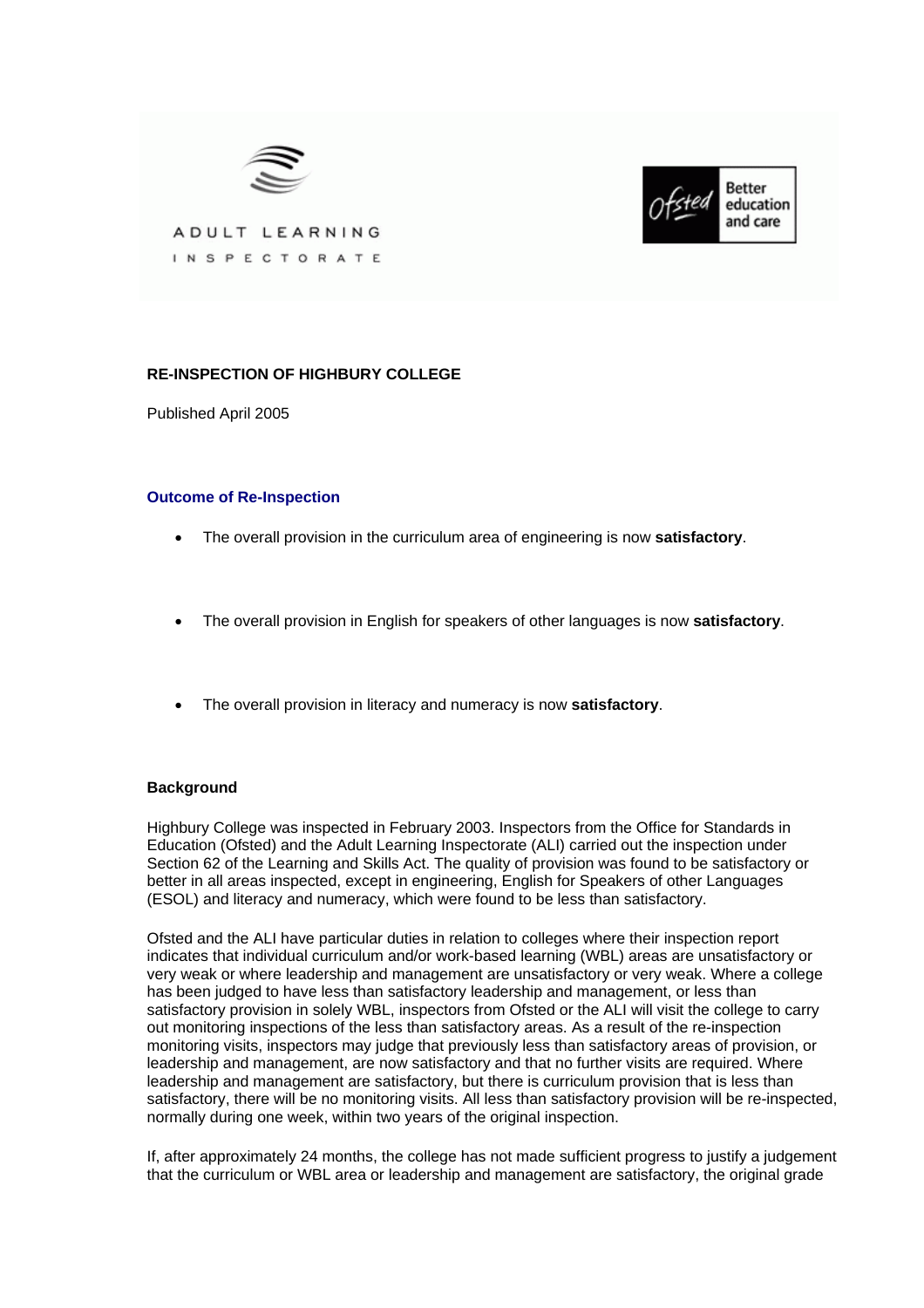for the area that continues to be unsatisfactory will remain on the college's record until the next full inspection within the cycle. Ofsted will inform the local LSC that provision remains unsatisfactory and the reasons why.

#### **Date of the Re-Inspection**

In accordance with the above procedures, re-inspection of engineering, ESOL and literacy and numeracy took place during the week of 7-11 March 2005.

### **Engineering**

In the February 2003 inspection, the quality of overall provision in this area was judged to be unsatisfactory. The following strengths and weaknesses were identified in the inspection report:

### **Strengths**

- good teaching resources
- good support for students
- good framework completion rates for advanced modern apprenticeships general engineering.

### **Weaknesses**

- poor management of programmes
- poor achievement and slow progress on many programmes
- poor framework completion on motor vehicle courses
- very poor attendance on motor vehicle courses
- insufficient assessment in the workplace for motor vehicle NVQ students
- lack of provision at entry and foundation level in engineering.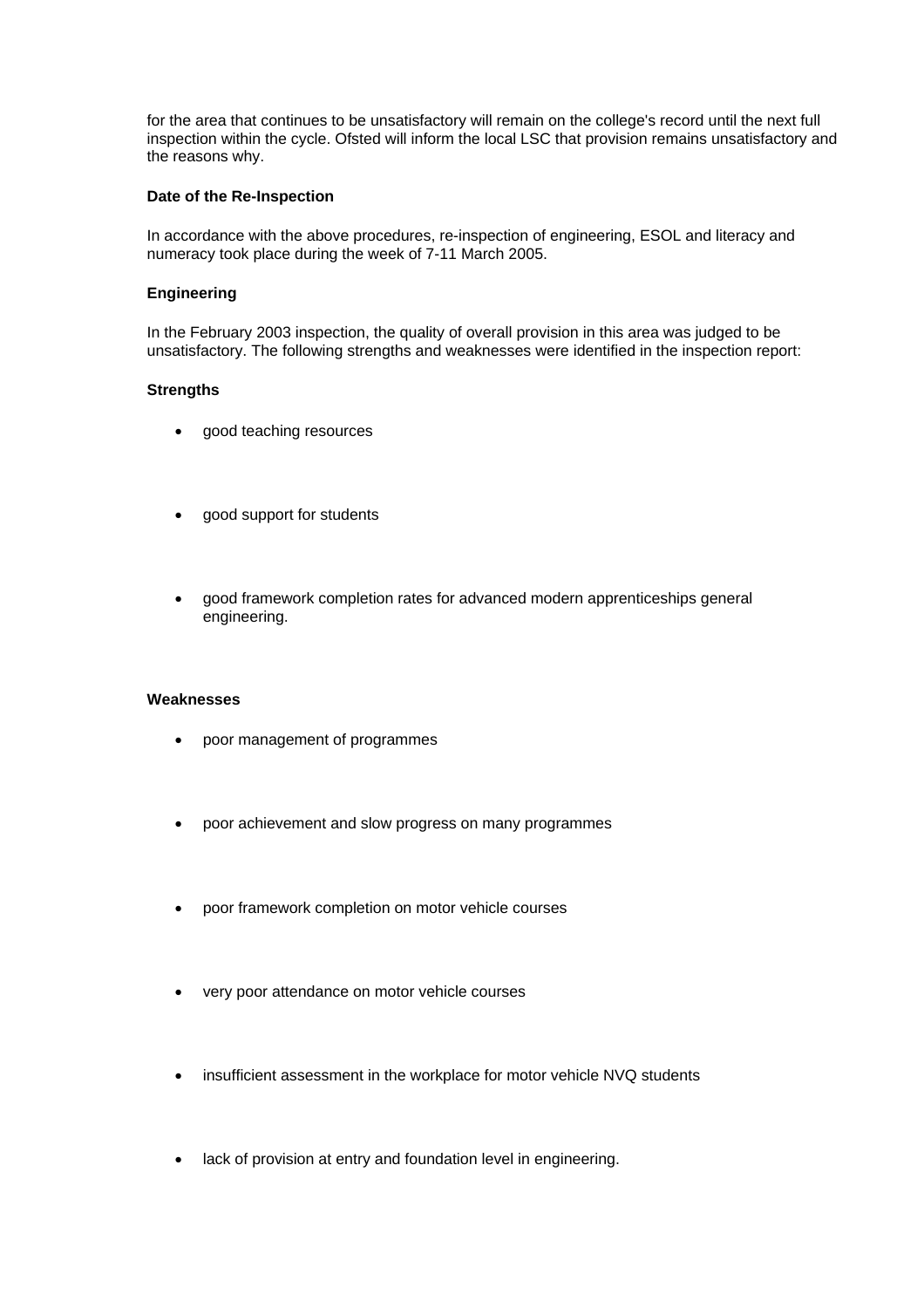Following the re-inspection, inspectors judged that progress has been made in addressing the above weaknesses. The overall provision in this area is now **satisfactory**.

Engineering is well managed and the management of motor vehicle is improving. Both areas have a clear and well understood management structure, and there are good communications with staff. Course team meetings are scheduled monthly and minuted with actions. Internal verification standardisation and programme quality review meetings are held termly.

Pass rates in 2003/04 in engineering were high and were significantly above national averages. The pass rate in City and Guilds 3992 motor vehicle repair and maintenance was below the national average. The pass rate for the NVQ level 2 in vehicle maintenance and repair shows good improvement. Students make good progress on their courses.

Framework achievements in motor vehicle work based learning are improving. For example, the current achievement rate for the foundation modern apprenticeship in motor vehicle is 36%. Three additional motor vehicle students are awaiting certification and achievement will increase to 57%.

Attendance on motor vehicle courses has significantly improved. An effective system to monitor and improve attendance is in place. Teachers monitor attendance and the departmental administrator advises parents of an absence or lateness on the day it occurs. If students are late on three occasions then an interview is arranged with the head of department.

Assessment of motor vehicle work-based learning students in the workplace has improved. A work based assessor who is only responsible for assessing motor vehicle students regularly visits them in the workplace. However, there are inconsistent assessment and review practices in work-based learning. For example, short term targets in reviews are in many cases not time bound.

Courses have now been extended to include level 1 programmes in engineering and motor vehicle. These enable students to undertake qualifications for which they are suited. These programmes are also delivered to students from local schools.

#### **English For Speakers of other Languages**

In the February 2003 inspection, the quality of overall provision in this area was judged to be unsatisfactory. The following strengths and weaknesses were identified in the inspection report:

## **Strengths**

- effective curriculum development in the community
- good pass rates on intermediate programmes
- good support for personal developments of students.

#### **Weaknesses**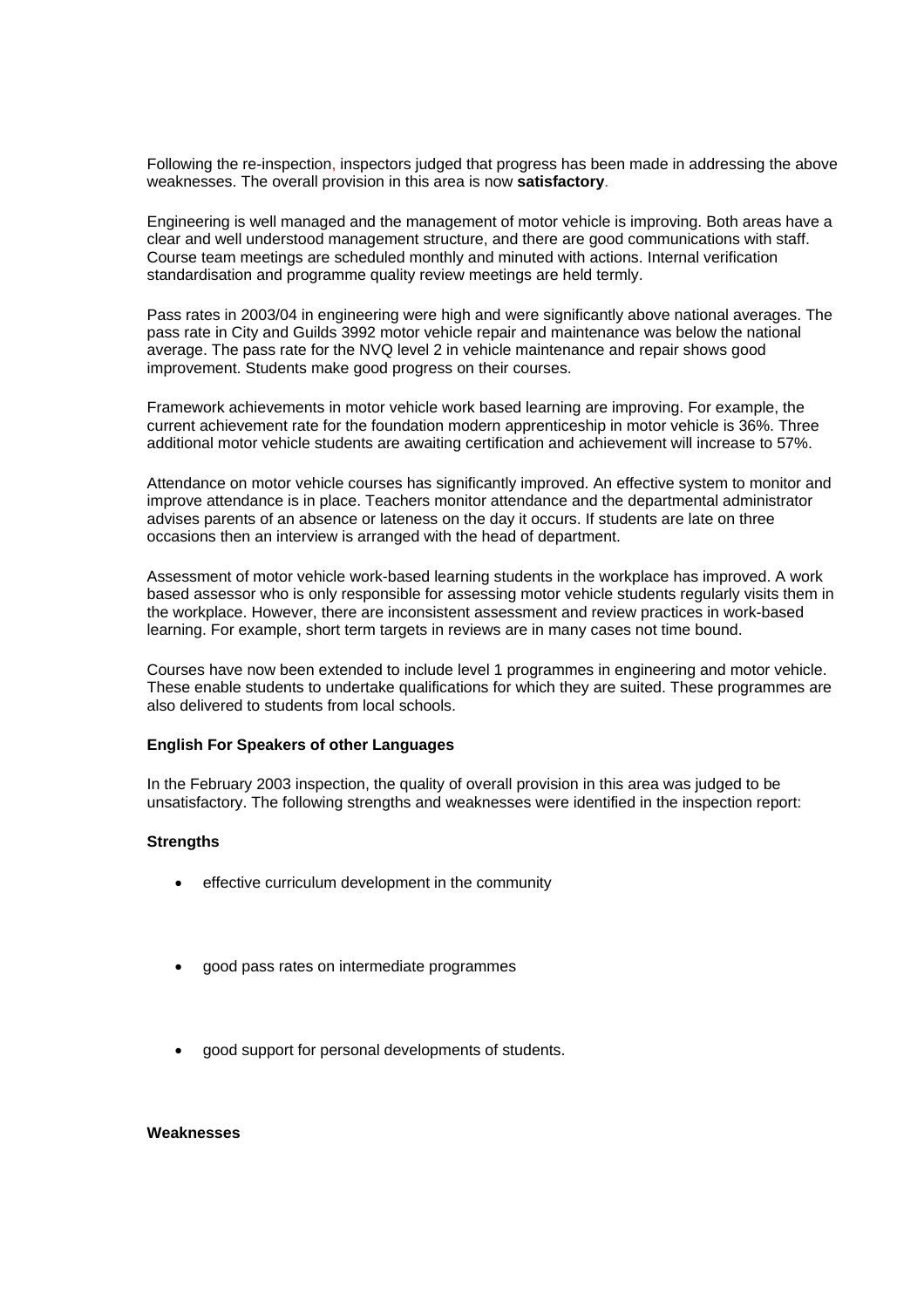- insufficiently demanding teaching in many lessons
- underdeveloped links between initial assessment and individual learning plans
- underdeveloped ESOL strategy and management.

Following the re-inspection, inspectors judged that progress has been made in addressing the above weaknesses. The overall provision in this area is now **satisfactory**

Achievement rates for college certificates are very good. The average is 94% for 2003/04. Achievement is rigorously measured by successful completion of individual student targets and a minimum of 75% attendance. Modularisation since autumn 2003 has helped to improve pass rates. The college also plans to offer the Cambridge Skills for Life ESOL assessment. This will replace inappropriate EFL exams.

Attendance and retention have improved considerably as a result of effective strategies. During inspection the average attendance rate was 75%. Absences are promptly and effectively followed up. An increase in course hours has improved student commitment. Community links and off-site venues are now good.

There is now good teaching and learning in the majority of classes. Most lessons are well-paced with appropriate and varied activities that effectively meet learners' needs. There are some good examples of differentiated learning that challenge learners at their respective levels, although further development is still needed. Good support for personal development of students continues. Links between initial assessment and individual learning plans have improved, partly through effective use of individual student achievement files. However the standard of individual learning plans is inconsistent.

There is now good and effective management of discrete ESOL provision. ESOL has a clear and appropriate strategy as part of the college's Skills for Life strategy. An ESOL coordinator was appointed in June 2003 and the Skills for Life strategy is well coordinated by an essential skills manager. There are regular and productive meetings, strong links between ESOL and literacy and an excellent team spirit. The quality review process has also improved. The self-assessment report is accurate and managers are aware of improvements needed. Internal verification systems are effective. There is effective sharing of good practice and effective staff development.

#### **Literacy and numeracy**

In the February 2003 inspection, the quality of overall provision in this area was judged to be unsatisfactory. The following strengths and weaknesses were identified in the inspection report:

## **Strengths**

- good family literacy provision
- good basic skills support in vocational lessons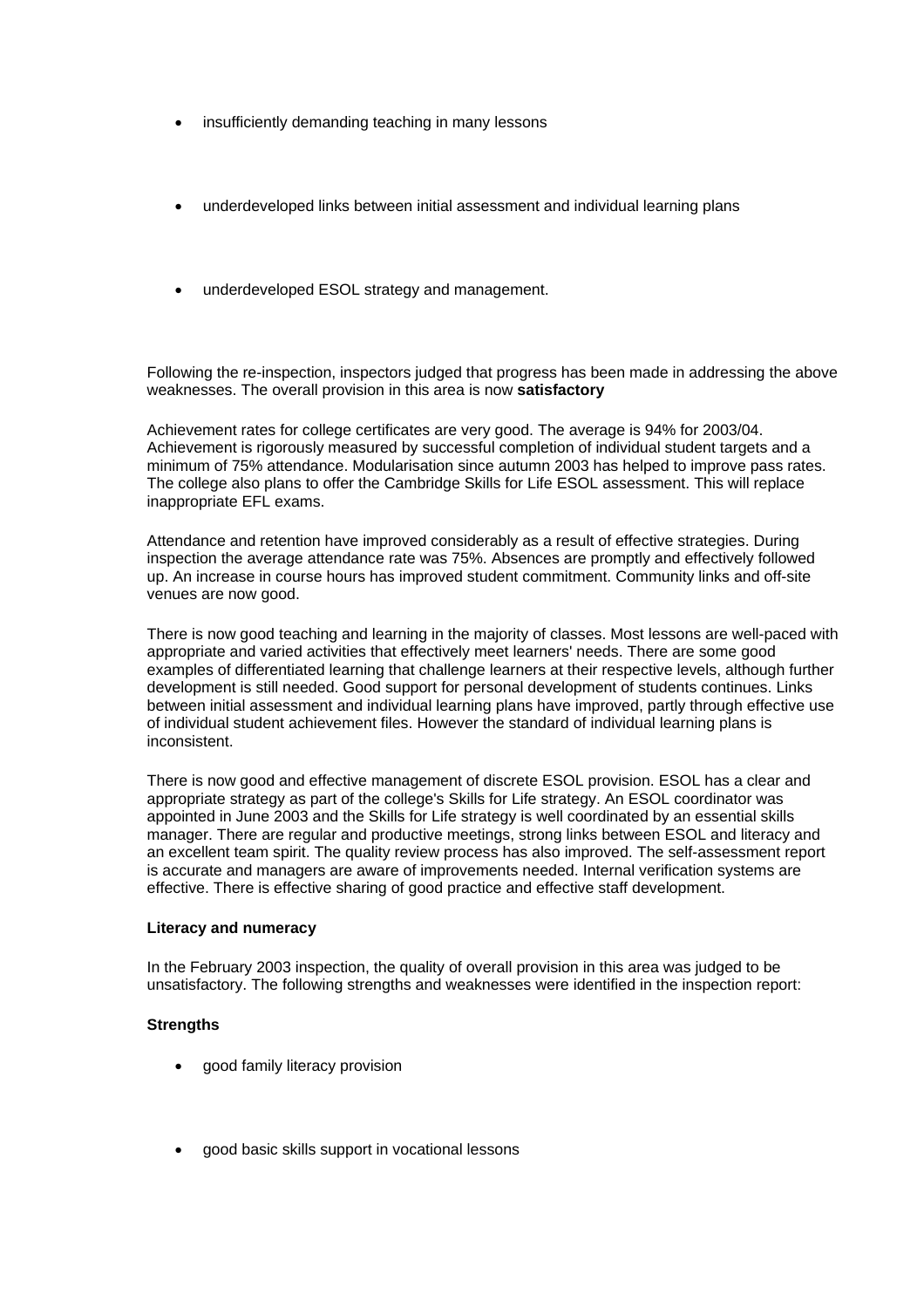- effective community partnerships
- some good individual support in the learning centre.

#### **Weaknesses**

- ineffective use of initial assessment to inform learning plans
- much ineffective teaching
- poor attendance in some basic skills classes
- little use of information technology (IT) to support students' basic skills development
- lack of clarity in the management of basic skills.

Following the re-inspection, inspectors judged that progress has been made in addressing the above weaknesses. The overall provision in this area is now **satisfactory**

Retention is very good and pass rates are good on most courses. Attendance is now good in most lessons, rising from 68% in the inspection to 81% in lessons observed during re-inspection. However, attendance in communication skills lessons on the First Diploma in Business course is poor. The college is aware of this and has taken action, but this has yet to have any impact. Punctuality in most lessons is good.

Teaching and learning are now good in most lessons. In lessons observed, the proportion of good or better teaching was slightly above the national average for this area of learning. The proportion of unsatisfactory teaching has been significantly reduced. Lesson planning is detailed and most lessons include a variety of stimulating teaching and learning activities. The results of initial and diagnostic assessment, including personal development needs, are now used effectively to inform planning of the majority of lessons. However, these results are not fully taken into account in planning a minority of lessons. Access to information and learning technology has improved, and good use is made of IT.

Leadership and management are now effective. Roles and responsibilities are clear. New posts and management structures have supported improvement. A coherent whole college strategy for literacy and numeracy has been developed. Management strategies have resulted in improvements in teaching and learning, attendance, and average class size since the previous inspection. The